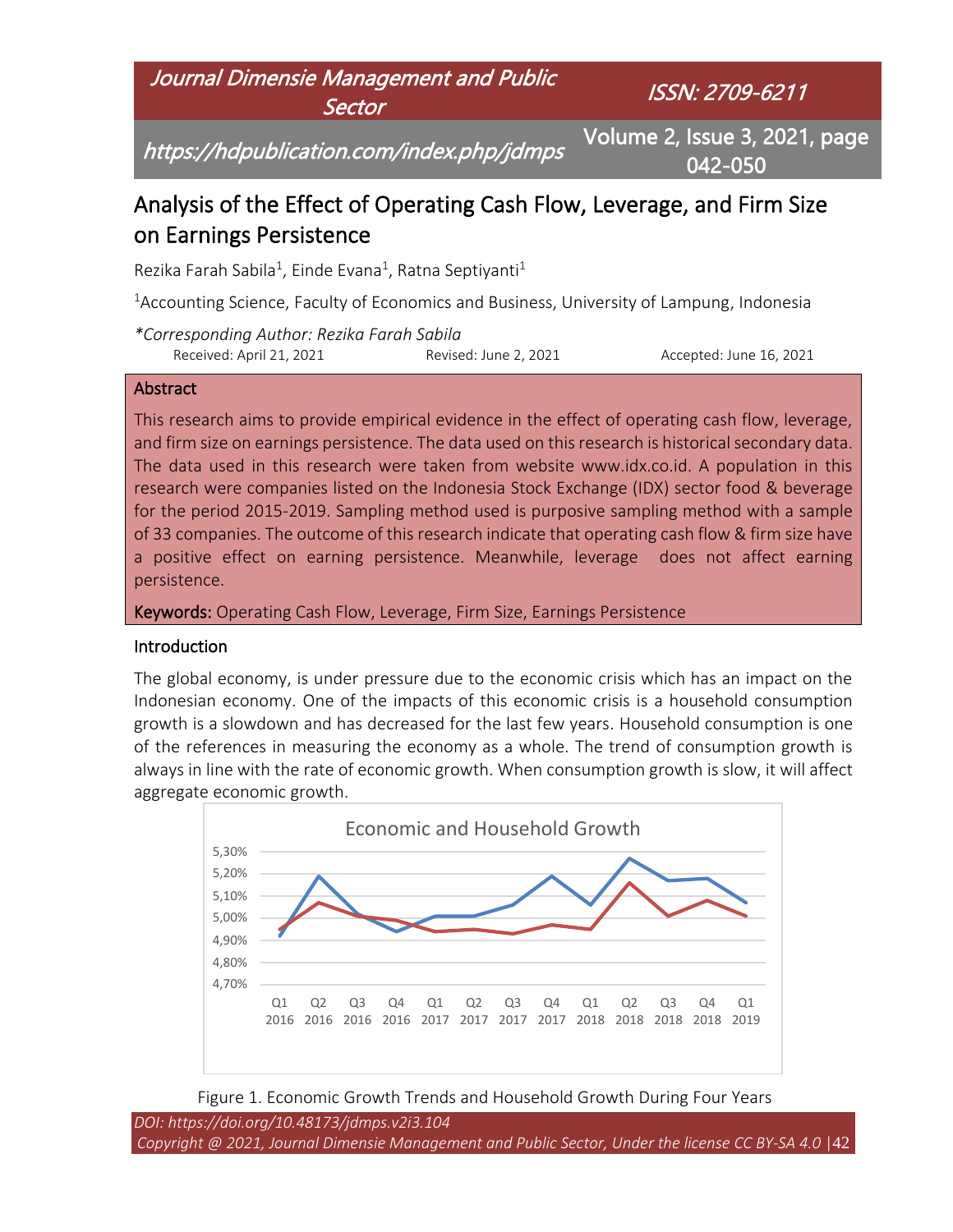From the picture above, Indonesia's economic growth has fluctuated. In general, the appearance of companies that listed in food & beverage sector is still growing. However, in the first quarter of 2019, the performance of companies in this research is decreased. In the first quarter of 2019, the food and beverage sector grew by 6.77% (YoY). Although it grew higher compared to the fourth quarter of 2018, which was only 2.74% growth in the first quarter of this year, which was the lowest compared to previous years which reached 8 to 12% (Katadata.co.id). The decline in the performance of listed companies in food & beverage sector follows data from Central Statistics Agency (BPS) regarding economic growth in the manufacturing sector, particularly in the food and beverage sector.



Figure 2. YoY Growth in Food & Beverage Sector

Earnings persistence according to (Penman & Zhang, 2002) is a revision of future earnings which is determined by current earnings. The amount of revision indicates the level of earnings persistence. Earnings persistence is an indicator of earnings quality which is often used as a measuring tool in examining company performance for investment decisions. Persistent profit is profit that has the capability as an indicator of future earnings generated by the company repeatedly (repetitively) in the long term (sustainable) (Hui et al., 2016). So that profits that do not fluctuate too much is a feature of persistent earnings. Earnings persistence can only be calculated per year and cannot be calculated on a quarterly or quarterly basis.

Many factors can affect the persistence of earnings, one of them is the independent variable that used in this study. Operating cash flow can be seen from a cash flow report. Operating cash flow is cash flow obtained from the company's business activities. Cash flow is a better financial indicator than accounting because cash flow is relatively more difficult to manipulate. Usually, accounting manipulation is carried out using different accounting methods for the same transaction which has the aim of displaying the desired income (Fanani, 2010). In reducing information asymmetry and the risks posed by decision-making, managers use operating cash flow as a positive signal to stakeholders. Therefore, operating cash flow is positively correlated with earnings persistence. Companies with greater cash flow from operating activities will have higher earnings, and vice versa (Widiatmoko, 2019).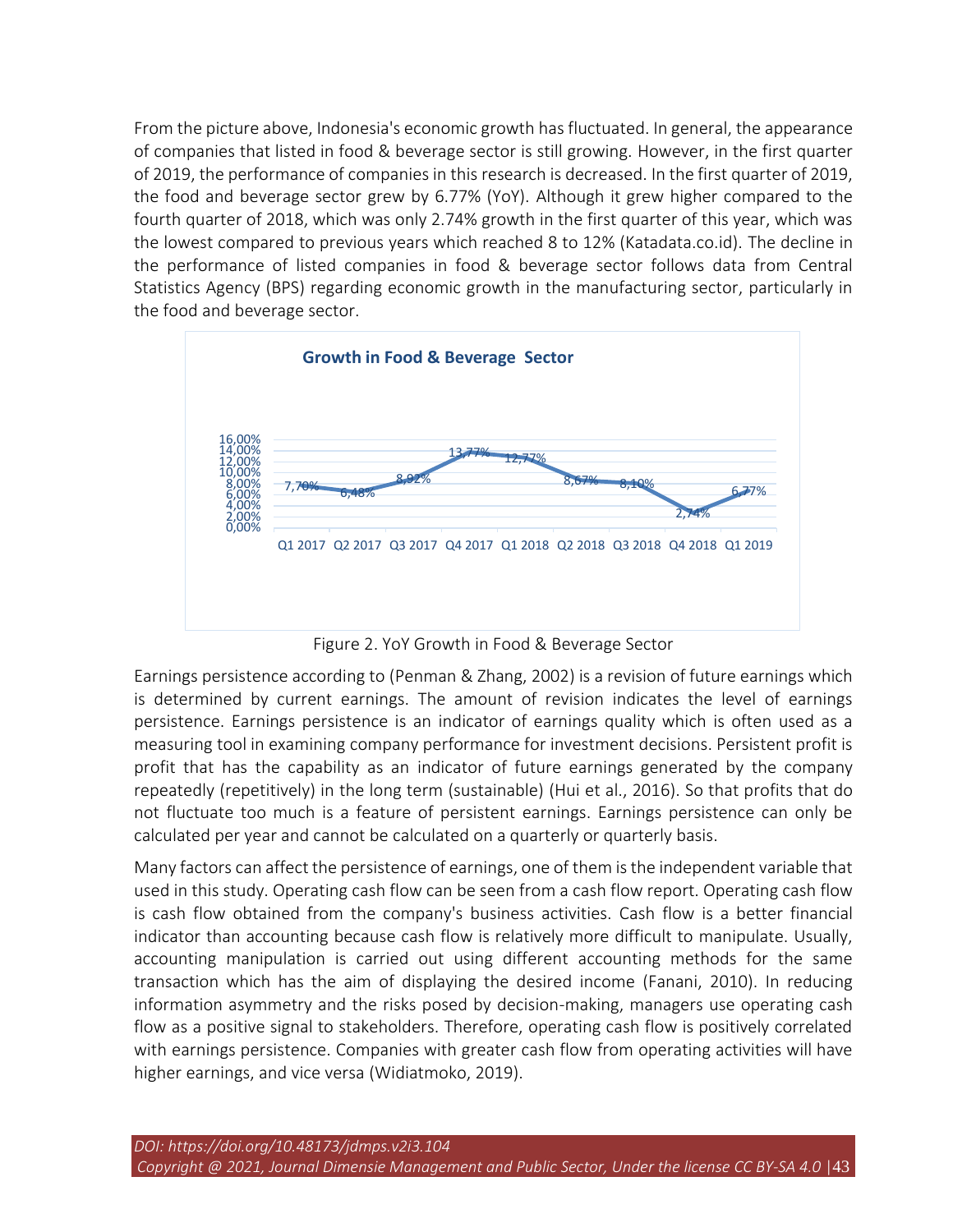In addition, leverage can affect the persistence of a company's earnings. Leverage is one way to get additional capital or funding from external parties with the consequence that the company will enter into a contractual bond with creditors. The consequence of leverage is a company must pay principal and interest if the company is unable to pay, it will pose a risk of failure. On the other hand, if the company's leverage is high, the company will increase their earnings persistence to maintain their performance in front of shareholder.

And then, along with the development of a company's operational activities, it will also affect the size of the company. Firm size is a scale that classifies large or small companies. Investors usually have more confidence in investing in big companies, because big companies is considered to has positive corporate cash flows and considered to has good prospects on a relatively long period. On the other hand, big companies reflect that the company is relative more stable and more capable of generating high and persistent profits.

### Hypothesis Development

Value that contained in cash flows during a period reflects the value of profit on a cash basis (cash basis). Cash flow is a better financial indicator than accounting because cash flow is relatively more difficult to manipulate. Accounting manipulation is usually carried out through the use of different accounting methods for the same transaction to display the desired income (Fanani, 2010). When the company's operational activities are good, the revenue generated by the company will also be good. Therefore, the higher the operating cash flow component contained in current earnings, the higher the earnings persistence.

### H1: Operating cash flow has a positive effect on earnings persistence.

Leverage is a financial obligation that a company has to shareholder that had not been completed where this leverage is a source of funds or capital for a company (Barus & Rica, 2014). On the other hand, besides increasing the capital on the company, the level of debt also obliges the company to pay the interest and principal at due date. Therefore, leverage is the information in financial statements that can affect investor perceptions. If the company has to pay high leverage, the company has a risk of default to creditors. While if the company has a higher leverage, it's make companies maintain their profits so theyhave good performance for investors and creditors (Malahayati, 2015).

### H2: Leverage has a positive effect on earnings persistence

Firm size is proportion in determining how big or small a company is. Usually investors have confidence in companies that have large assets, because total assets will reflect the resources a company has to carry out its main activities. Big companies are considered to have reached the mature stage which is reflected in the company's ability to generate stable and persistent profits compared to small companies (Nuraeni et al., 2018). For big companies, the level of certainty for obtaining profits is usually very high so that the estimation error will be smaller. Conversely, for small companies, it is likely that the profits obtained are not stable because the level of certainty of earnings is lower (Dechow, P. M.; Dichev, 2002).

### H3: Firm size has a positive effect on earnings persistence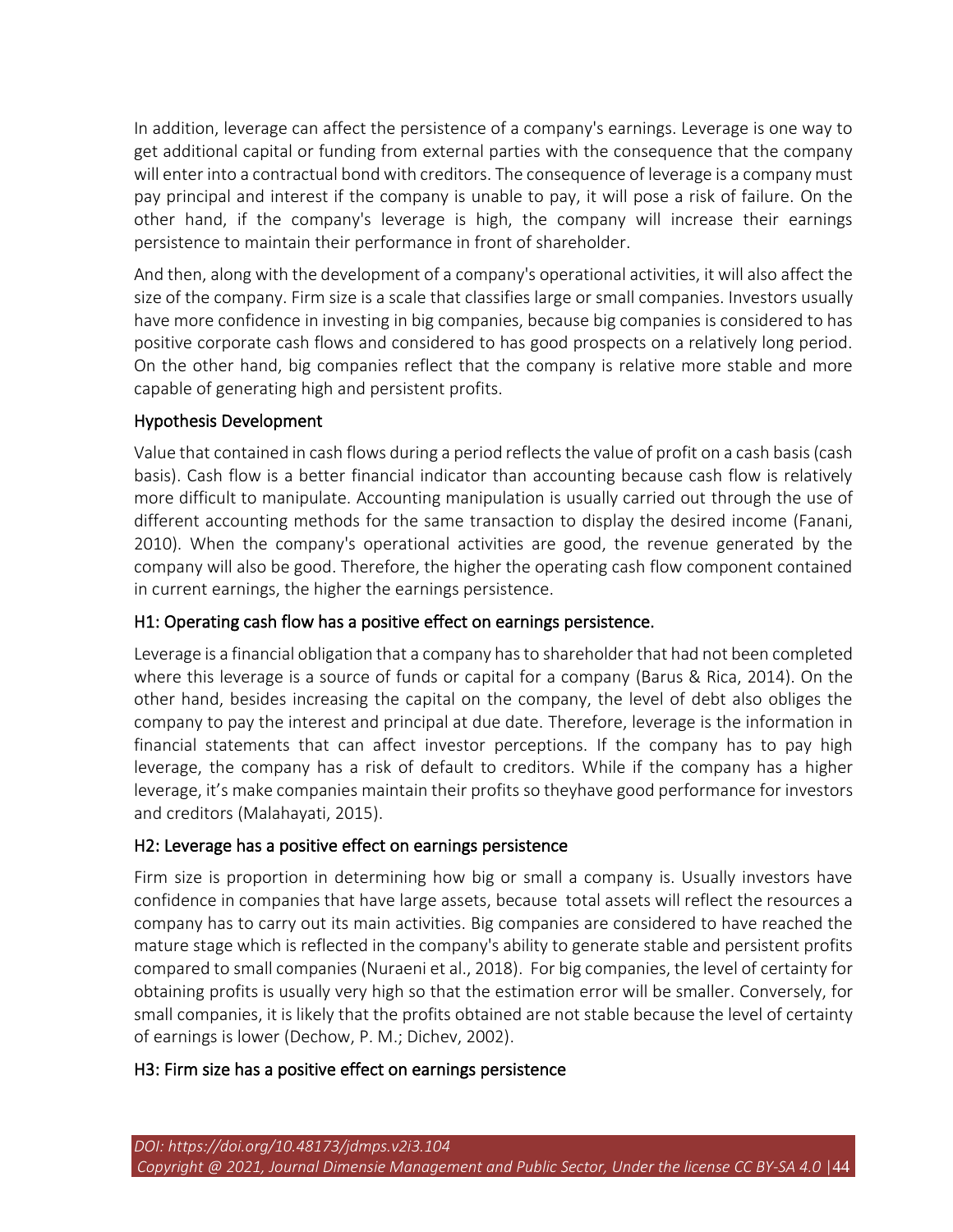# **Methods**

Population in this research is companies that listed on the Indonesian Stock Exchange (IDX) in food & beverage sector. The sampling method in this research used a purposive sampling with the following criteria, namely: Companies in food & beverage sector that have IPO's on the Indonesia Stock Exchange (IDX) at least since 2015. The company published financial reports from 2015 to 2019 which there are data used in this research. Based on the results of observations made on the selection of samples, the following research data were obtained.

| <b>No</b> | Criteria                                                   | Total |
|-----------|------------------------------------------------------------|-------|
|           | Companies in food & beverage sector that listed on the     | 54    |
|           | Indonesia Stock Exchange (IDX) from 2015-2019.             |       |
|           | Food & beverage sector companies that have been IPO on the | (13)  |
|           | Indonesia Stock Exchange (IDX) since at least 2015.        |       |
| 3         | The company published financial reports from 2015 to 2019  | (8)   |
|           | which there was data used in this research.                |       |
|           | 33                                                         |       |

# Table 1. Result of Purposive Sampling

Data collection technique that used in this research is documentation technique. This technique is collection of secondary data by viewing, studying, and quoting records obtained from the Indonesia Stock Exchange (IDX). These documents are financial statements of each company for 2015-2019 which listed on the Indonesia Stock Exchange (IDX) in food & beverage sector. Based on the hypothesis that has been built on the explanation of the variables in the previous chapter, the research model equation can be formulated as follows:

# Y= α+ β1 (AKO)+ β2 (DER) + β3 (SIZE) + ε

Description:

- Y : Earning Persistence
- AKO : Operating Cash Flow
- DER : Leverage
- SIZE : Firm Size
- α : Regression Constant
- β1-3 : Regression Coefficients
- e : error

Dependent variable that used in this research is earnings persistence. In assessing the persistence of earnings, the main factor that is seen is the profit of the company itself. Profit is the difference between income minus expenses in a period. In addition, profit is also associated with an increase in a capital (net assets) from irregular transactions of a business entity during a certain period, except for those arising from the owner's income or investment (Choirina & Ahmar, 2012). So that when a company experiences income that is not persistent, it will have an impact on the fluctuation of assets owned by a company. To measure the persistence of earnings in this study the formula used is following the measurements made by (Dewi & Putri, 2015) and (Septavita et al., 2016).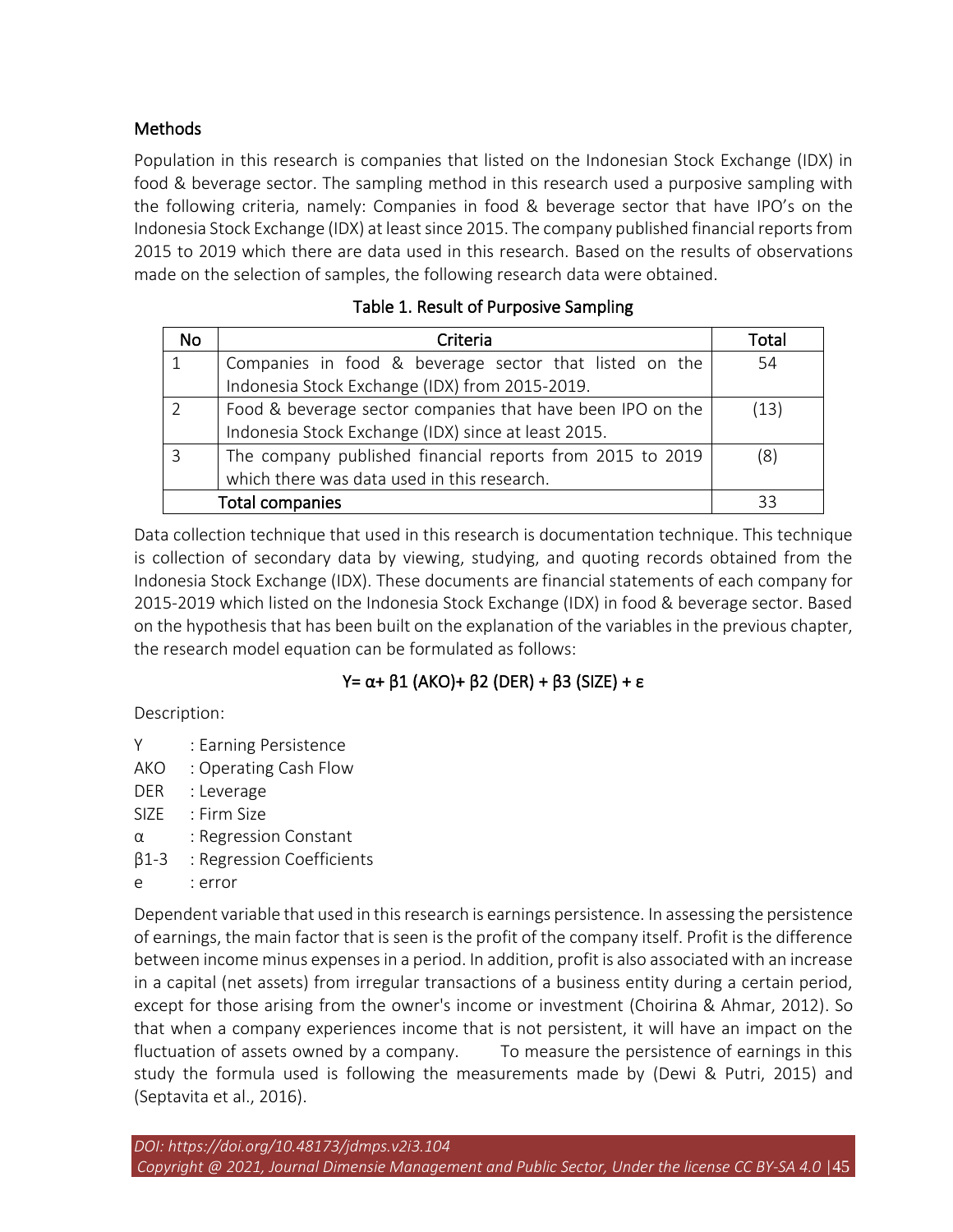#### Earning Persistence= $\frac{\text{Earning Before Tax}_{t+1}}{\text{Average Total Asset}}$ Average Total Assets

There are 3 (three) independent variables in this study, namely: an operating cash flow, leverage, and firm size. Operating cash flow is cash obtained from the main revenue-producing activities of the company. Operating cash flow is financial performance information that is used in assessing the potential of a company and can be used as an indicator to measure the success of company performance (Aini & Zuraida, 2020). In this study, the formula used to measure operating cash flow refers to research (Putri et al., 2017).

# Operating Cash Flow  $=$ Total Operating Cash Flow<br>Total Assets

Leverage is a financial obligation that a company has to shareholder that has not been completed where this leverage is a source of funds or capital for a company (Barus & Rica, 2014). Leverage in this research is calculated using debt to equity ratio. This ratio illustrates the extent to which the owner's capital can cover debts to outsiders (Harahap, 2009).

$$
DER = \frac{Total\ Liabilities}{Total\ Equity}
$$

The size of the company reflects the ability to provide the amount and variety of production capacity of a company's goods or services. Big companies more stable and able to generate persistent profits compared to small companies (Nuraeni et al., 2018). A formula that used to calculate firm size is:

# Size = Ln Total Assets

# Result and Discussion

Descriptive statistical analysis is used to see an overview of the variables that consisting of Operating Cash Flow (AKO), Leverage (DER), and Firm Size (SIZE), and Earnings Persistence (PL). This research uses 165 samples from companies in Indonesia that listed on the Indonesia Stock Exchange (IDX) sector food and beverage in 2015-2019. From these samples, descriptive statistical analysis was carried out as follows.

| Variable                   | N   | Minimum   | Maximum | Mean    | Std.<br>Deviation |
|----------------------------|-----|-----------|---------|---------|-------------------|
| <b>Operating Cash Flow</b> | 165 | $-0,2339$ | 0,5305  | 0,1124  | 0,1296            |
| Leverage                   | 165 | $-2,1273$ | 2,9094  | 0,7610  | 0,7092            |
| Firm Size                  | 165 | 11,1265   | 13,9846 | 12,4961 | 0,7318            |
| <b>Earning Persistence</b> | 165 | $-0,2406$ | 0,6341  | 0,1178  | 0,1563            |

|  | Table 2. Descriptive Analysis |  |
|--|-------------------------------|--|
|--|-------------------------------|--|

Source: SPSS 23, 2021.

Based on table 2 the results of descriptive statistical analysis describe that operating cash flow has a minimum value of -0.2339 owned by the company PT Merck Tbk in 2019 and a maximum value of 0.5305 owned by the company PT Multi Bintang Indonesia Tbk in 2017. The average obtained from the statistical calculation of the operating cash flow variable is 0.1124. This means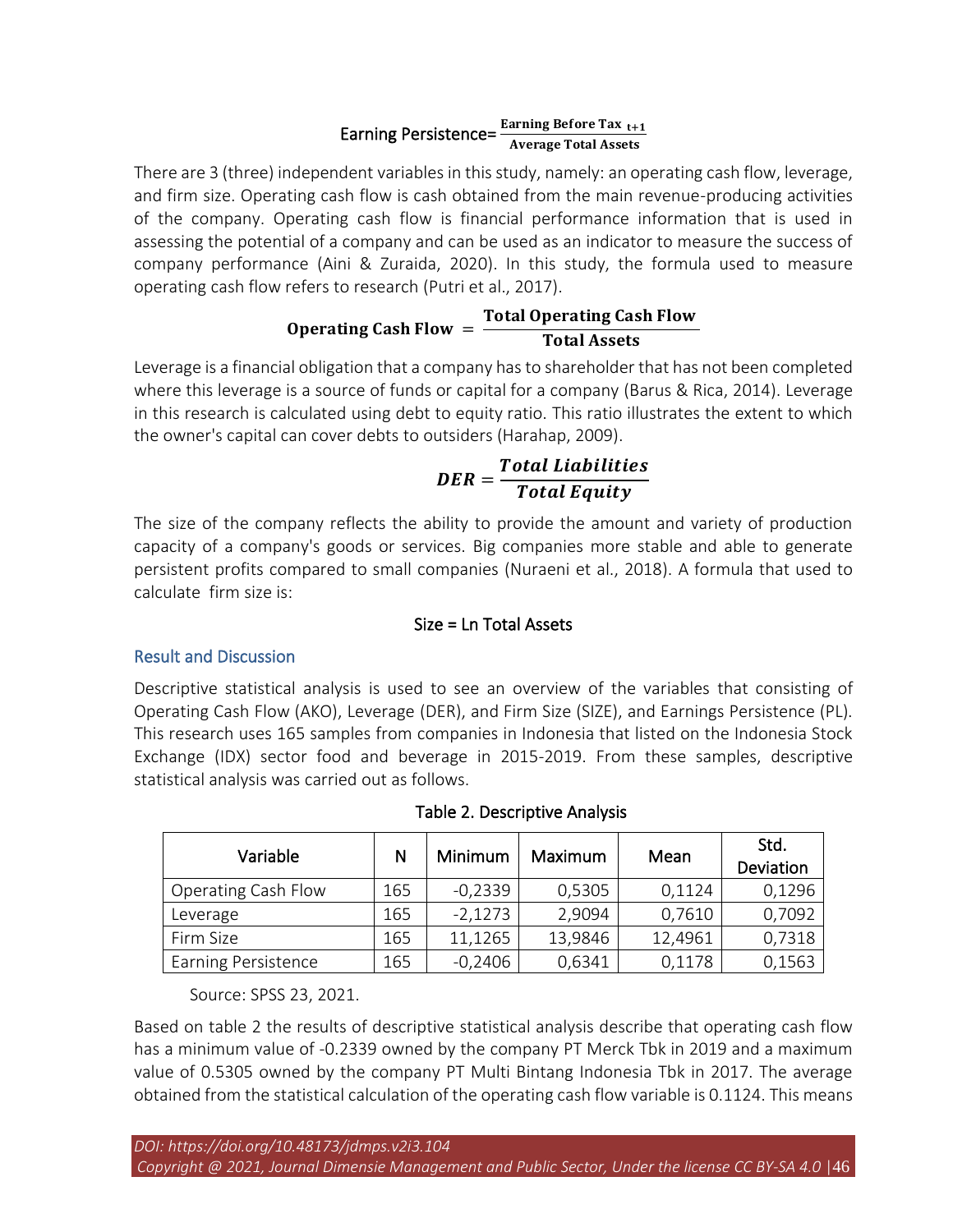that the company tends to get cash from the results of its operations. The standard deviation value in the operating cash flow variable is 0.1296.

The minimum value of the leverage variable is -2.1273 which is owned by Tiga Pilar Sejahtera Food Tbk in 2019, while the maximum value of leverage is 2.9094 which is owned by PT Unilever Indonesia Tbk. in 2019. Meanwhile, the average value of leverage variable in all companies in the study sample was 0.7610 and the standard deviation value was 0.7092.

In the firm size variable, the minimum value is 11,1265 which is the smallest company size in research owned by PT Kedaung Indah Can, Tbk with total assets of Rp. 133,831,888,816 and the bigest company size with a maximum value of 13,9846 owned by PT Indofood Sukses Makmur, Tbk with total assets of Rp. 96,537,796,000,000. The average value of the company size of all companies that became the research sample was 12.4961 and the standard deviation value was 0.7318.

Based on table 2, it can be seen that the earnings persistence variable (PL) has a minimum value of -0.2406 which is the lowest profit persistence value owned by PT Martino Berto, Tbk in 2019. Meanwhile, the maximum value of the earnings persistence variable is 0.6341. by PT Unilever Indonesia, Tbk in 2017. The average value of the earnings persistence variable is 0.1178. While the standard deviation of the earnings persistence variable is 0.1563.

#### Hypothesis Testing

| Variable              | Hypothesis | Regression<br>Coefficient $(\beta)$ | Sig.  | Conclusion                   |  |  |  |
|-----------------------|------------|-------------------------------------|-------|------------------------------|--|--|--|
| Constant              |            | $-0,564$                            | 0,000 |                              |  |  |  |
| Independent Variable: |            |                                     |       |                              |  |  |  |
| <b>AKO</b>            | $^{+}$     | 0,774                               | 0,000 | Significant,                 |  |  |  |
|                       |            |                                     |       | $H_1$ Supported              |  |  |  |
| <b>DER</b>            |            | $-0,019$                            | 0,136 | Not significant,             |  |  |  |
|                       |            |                                     |       | H <sub>2</sub> Not Supported |  |  |  |
| <b>SIZE</b>           | $^{+}$     | 0,049                               | 0,000 | Significant,                 |  |  |  |
|                       |            |                                     |       | H <sub>3</sub> Supported     |  |  |  |

Table 3. Results t-Test Multiple Regression Analysis

Source: SPSS 23, 2021.

Based on the results of t-test for the operating cash flow, it has a regression coefficient of 0.774 and a significance value of 0.000 (smaller than 0.05). This proves that a operating cash flow has a positive and significant effect on earnings persistence, so  $H_1$  is "supported". It can be said that if the operating cash flow is greater, the probability of the persistence level of earnings is also large and vice versa. This is because during the research year the sample of cash inflows was more than the cash issued, in other words, the company had cash to carry out its operational activities without borrowing or seeking capital from other parties. So that if the operational activities at the company go well, it will generate good profits too. The results of this research are following previous research conducted by (Salsabiila et al., 2017), (Indriani & Napitupulu, 2015), and (Uswatul Khasanah & Jasman, 2019). This result is in line with signaling theory which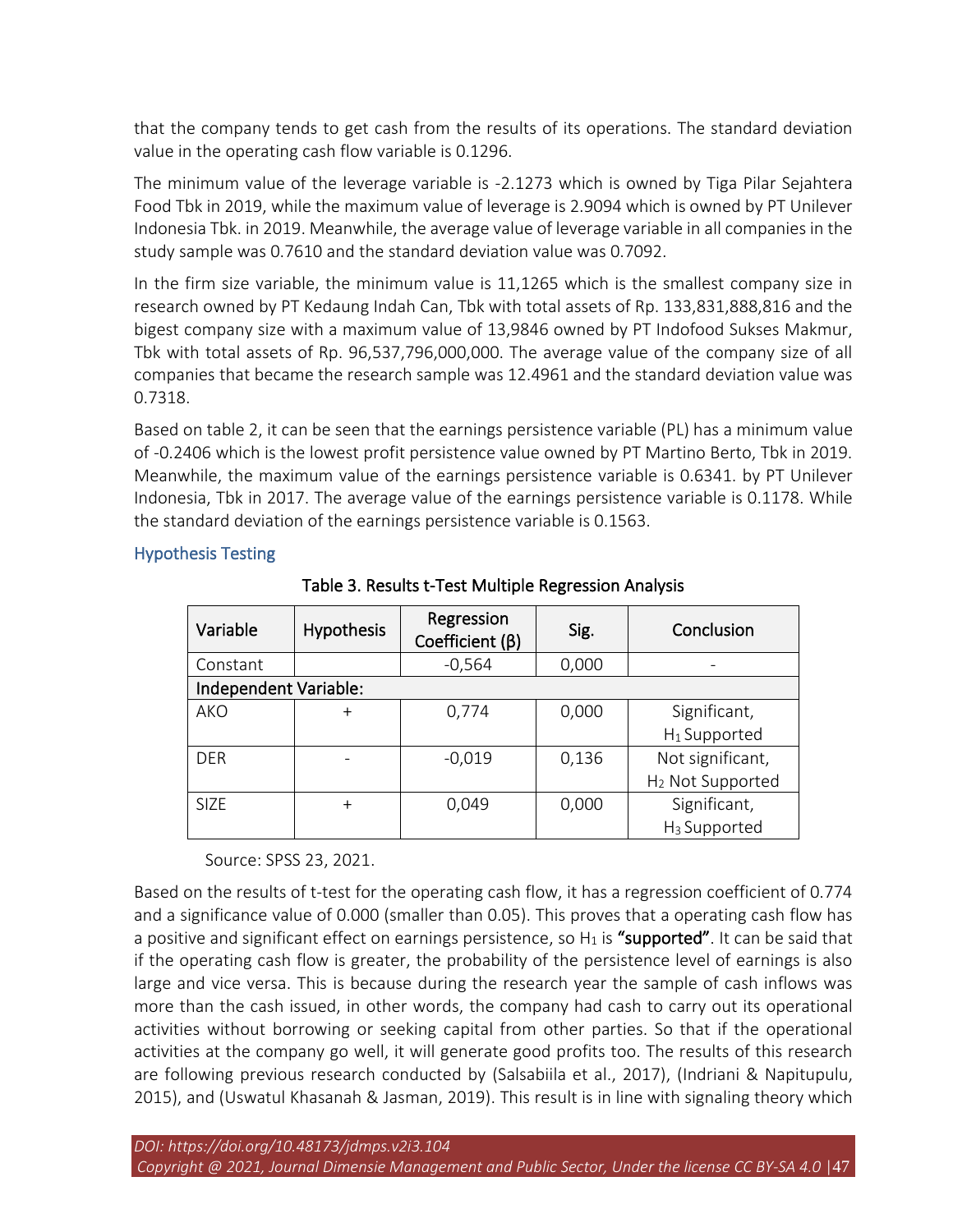states that if a company has high operating cash flow and profit, it will be good news and will be a positive signal for stakeholders and market. So that when the operating cash flow and resulting profits tend to be positive, this indicates the company's success in maintaining stable earnings. But on the other hand, the results of this research is not in line with previous research conducted by (Saptiani & Fakhroni, 2020) which stated that operating cash flow had no effect on earnings persistence.

Leverage has a regression coefficient of -0.019 and a significance value of 0.136 (greater than 0.05), this means that  $H_2$  is "not supported". The results of this research prove that leverage has no effect on earnings persistence and has a negative regression coefficient value. This prove that the lower or higher leverage used by the company does not affect the increase or decrease in earnings persistence. This shows that when the company's leverage increases, the company has the consequence of paying interest and principal at maturity, if the company is unable to pay it will pose a risk of failure so that management adds more profits to paying debt and interest than to finance the company's operational activities, so that will have an impact on the decline in company profits in the future (Barus & Rica, 2014).

Leverage does not affect persistence in this study because in recent years, the economic situation has been unstable and the inflation rate is high enough that it has resulted in the weakening of people's purchasing power. Although food and beverage sector companies are engaged in basic human needs, high inflation affects the decline in people's purchasing power which has an impact on the decline in profits of several companies. Therefore, the high and low leverage of the company used for the company's production activities does not affect the company's profit because of the weak purchasing power of the people. In addition, leverage does not affect the company's profits, it can also occur because the leverage is used by the company to finance the company's expansion (expansion), so the funds needed by the company for the expansion needs are quite large and require a relatively long time until the capital issued for expansion can generate profits for the company. The results of this research are following previous research that has been carried out by (Setiyawan, 2013), (Kusuma, 2014), and (Nurochman et al., 2015)which states that leverage does not affect earnings persistence. But on the other hand, the results of this research are not in line with research conducted by (Fanani, 2010) & (Fitriana & Fadhlia, 2016), which state that leverage has effect earnings persistence.

Based on the results of the t-test for the firm size variable, it has a regression coefficient of 0.049 and a significance value of 0.000 (significance value <0.05). This means that  $H_3$  is "supported". In this research, the firm size variable has a significant positive effect on earnings persistence because the firm size variable is calculated based on the logarithm of the company's total assets so that the increase or decrease in assets can cause changes in the value of company size. On the other hand, the sample used in this study is a food and beverage sector company which is a large company. Companies that are classified as large are companies that have assets that have a net worth of more than Rp. 10 billion including land and buildings and have sales of more than Rp. 50 billion/year (Machfoedz, 1994).

Large companies have reached the maturity stage which reflects that these companies are relatively more stable and more able to generate profits than small companies (Nuraeni et al.,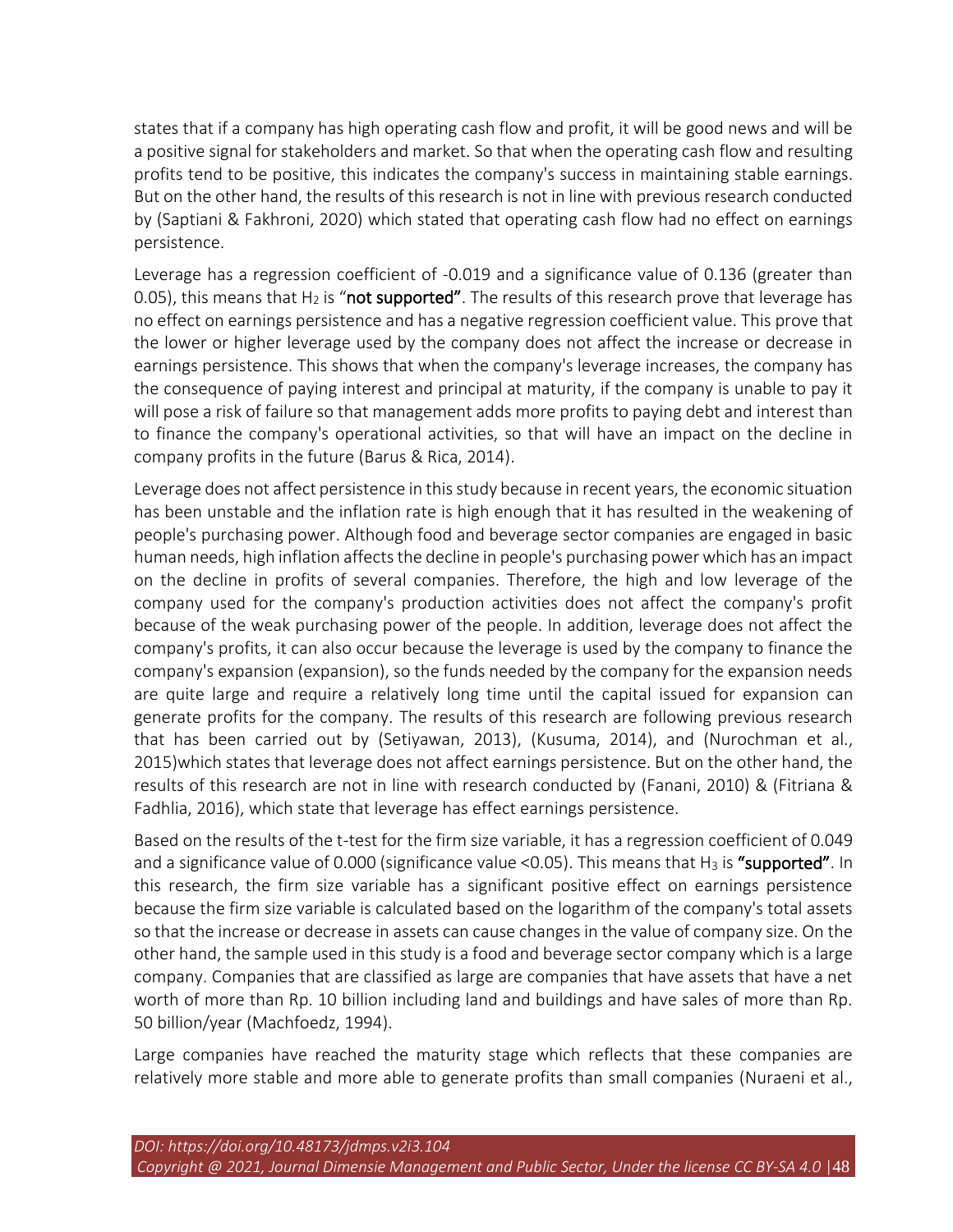2018). The results of this study support the agency theory which states that agents in large companies will always try to improve their performance so that they can be assessed both by principals, stakeholders, and potential investors. Investors are more interested in large-sized companies because investors assume that with the size of the company, agents try their best to maintain stability and maintain the persistence of profits.

#### Conclusion

Based on the research above, it can be concluded that operating cash flow & firm size has a significant positive effect on earnings persistence. Meanwhile, leverage has no significant effect on earnings persistence. Limitations in this research only uses three independent variables, the observation period is only 5 periods, and the companies used in this research only limited to companies in the food & beverage sector. For further research, researchers hope to add variables related to earnings persistence, increase the research period longer, and using all companies listed on the Indonesia Stock Exchange (IDX).

#### References

- Aini, A. Q., & Zuraida, Z. (2020). Pengaruh Arus Kas Operasi, Tingkat Utang, Dan Opini Audit Terhadap Persistensi Laba Pada Perusahaan Pertambangan Yang Terdaftar Di Bei Periode 2013-2016. *Jurnal Ilmiah Mahasiswa Ekonomi Akuntansi*, *5*(2), 182–192. https://doi.org/10.24815/jimeka.v5i2.15552
- Barus, A. C., & Rica, V. (2014). ANALISIS FAKTOR-FAKTOR YANG MEMPENGARUHI PERSISTENSI LABA PADA PERUSAHAAN MANUFAKTUR DI BURSA EFEK INDONESIA. In *Jurnal Wira Ekonomi Mikroskil* (Vol. 4).
- Choirina, A., & Ahmar, N. (2012). the Effect of Earning Persistence Toward Financial Performance of Listed Banks in Indonesia Stock Exchange. *The Indonesian Accounting Review*, *3*(01), 1. https://doi.org/10.14414/tiar.v3i01.207
- Dechow, P. M.; Dichev, I. D. (2002). The quality of accruals and estimation errors. *The Accounting Review*. https://doi.org/10.2308/accr.2002.77.s-1.35
- Dewi, N. P. L., & Putri, I. G. A. . A. D. (2015). Pengaruh Book-Tax Difference , Arus Kas Operasi , Arus Kas Akrual , Dan Ukuran Perusahaan. *Jurnal Akuntansi Universitas Udayana*.
- Fanani, Z. (2010). ANALISIS FAKTOR-FAKTOR PENENTU PERSISTENSI LABA. *Jurnal Akuntansi Dan Keuangan Indonesia*, *7*(1), 109–123. https://doi.org/10.21002/jaki.2010.06
- Fitriana, N., & Fadhlia, D. W. (2016). Halaman 258-272 ol.x, No.x. In *Jurnal Ilmiah Mahasiswa Ekonomi Akuntansi (JIMEKA)* (Vol. 1, Issue 1).
- Harahap, S. S. (2009). Analisa Kritis Laporan Keuangan. In *Teori Akuntansi*. https://doi.org/www.rajagrafindo.com
- Hui, K. W., Nelson, K. K., & Yeung, P. E. (2016). On the persistence and pricing of industry-wide and firm-specific earnings, cash flows, and accruals. *Journal of Accounting and Economics*, *61*(1), 185–202. https://doi.org/10.1016/j.jacceco.2015.06.003
- Indriani, M., & Napitupulu, H. W. (2015). Analisis Pengaruh Volatilitas Arus Kas, Tingkat Utang,

*DOI: https://doi.org/10.48173/jdmps.v2i3.104*

*Copyright @ 2021, Journal Dimensie Management and Public Sector, Under the license CC BY-SA 4.0* |49